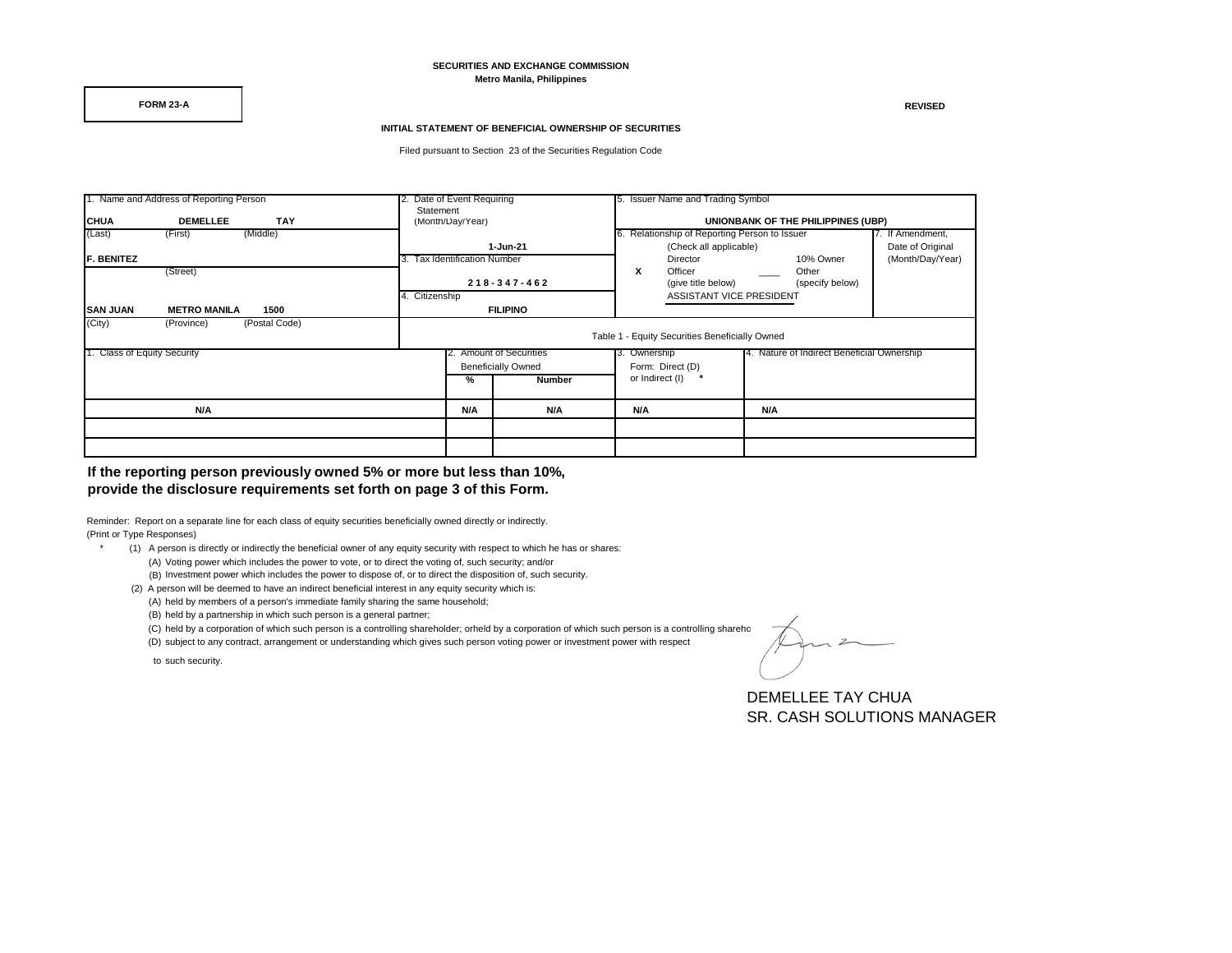# **FORM 23-A** (continued) Table II - Derivative Securities Beneficially Owned (e.g., warrants, options, convertible securities)

| 1. Derivative Security |  | 2. Date Exercisable<br>and Expiration Date<br>(Month/Day/Year) |      | 3. Title and Amount of Equity Securities<br>Underlying the Derivative Security |     |           | 4. Conversion<br>or Exercise<br>Price of<br>Derivative | 5. Ownership<br>Form of<br>Derivative<br>Security | 6. Nature of Indirect<br><b>Beneficial Ownership</b> |     |  |
|------------------------|--|----------------------------------------------------------------|------|--------------------------------------------------------------------------------|-----|-----------|--------------------------------------------------------|---------------------------------------------------|------------------------------------------------------|-----|--|
|                        |  |                                                                | Date | Expiration                                                                     |     |           | Amount or                                              | Security                                          | Direct (D) or                                        |     |  |
|                        |  | Exercisable                                                    | Date | Title<br>Shares                                                                |     | Number of | Indirect (I)                                           |                                                   |                                                      |     |  |
| N/A                    |  |                                                                | N/A  | N/A                                                                            | N/A | N/A       | N/A                                                    | N/A                                               | N/A                                                  | N/A |  |
|                        |  |                                                                |      |                                                                                |     |           |                                                        |                                                   |                                                      |     |  |
|                        |  |                                                                |      |                                                                                |     |           |                                                        |                                                   |                                                      |     |  |
|                        |  |                                                                |      |                                                                                |     |           |                                                        |                                                   |                                                      |     |  |
|                        |  |                                                                |      |                                                                                |     |           |                                                        |                                                   |                                                      |     |  |

Explanation of Responses:

 $\mathbb{Z}$ 

DEMELLEE T. CHUA SR. CASH SOLUTIONS MANAGER

Page 2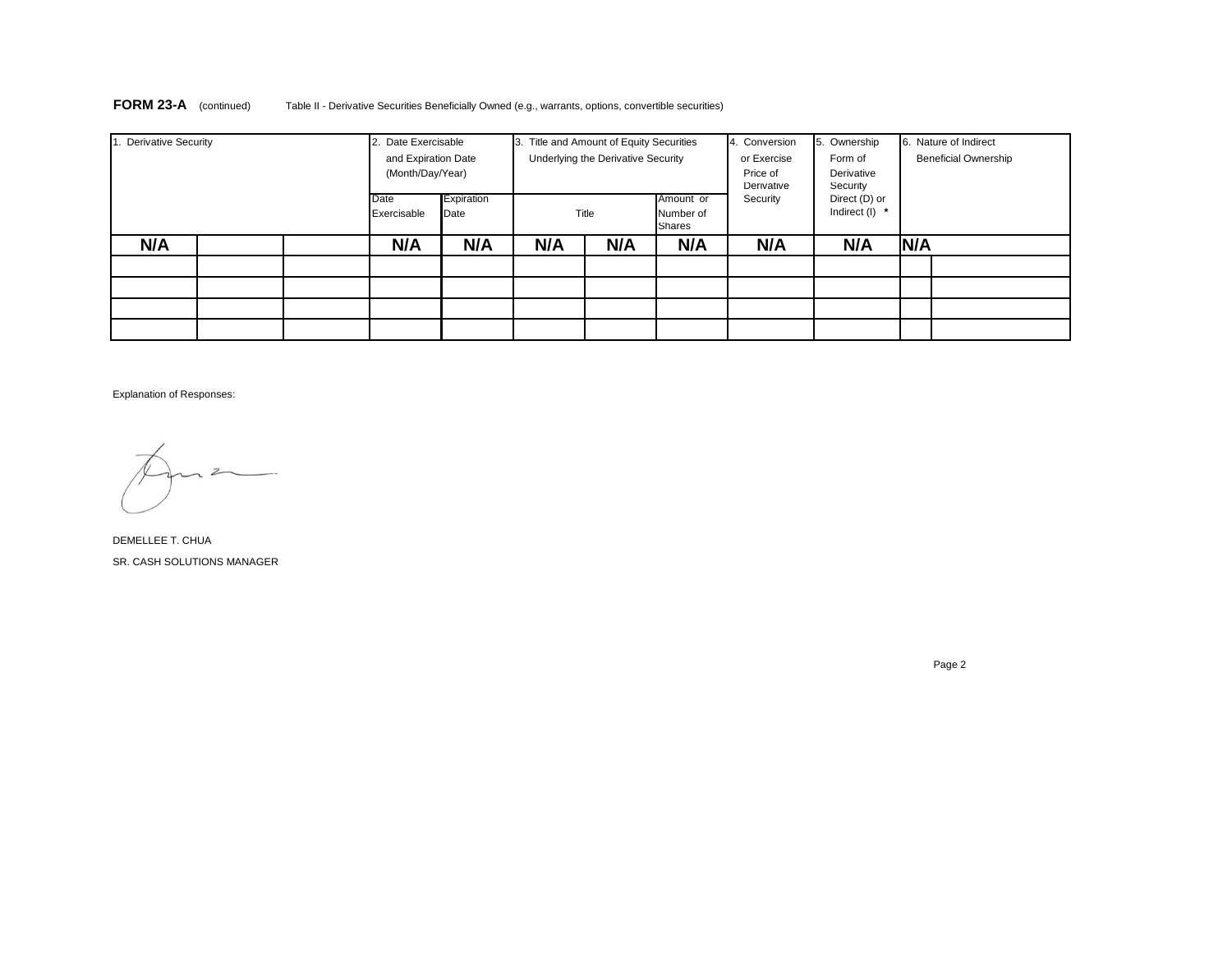# **FOR REPORTING PERSONS WHO PREVIOUSLY OWNED 5% OR MORE BUT LESS THAN 10% DISCLOSURE REQUIREMENTS**

## **Item 1. Security and Issuer**

State the title of the class of equity securities to which this Form relates and the name and address of the principal executive offices of the issuer of such securities.

## **Item 2. Identity and Background**

If the person filing this Form is a corporation, partnership, syndicate or other group of persons, state its name, the province, country or other place of its organization, its principal business, the address of its principal office and the information required by (d) and (e) of this Item. If the person filing this statement is a natural person, provide the information specified in (a) through (f) of this Item with respect to such person(s).

- a. Name;
- b. Residence or business address;
- c. Present principal occupation or employment and the name, principal business and address of any corporation or other organization in which such employment is conducted;
- d. Whether or not, during the last five years, such person has been convicted in a criminal proceeding (excluding traffic violations or similar misdemeanors) and, if so, give the dates, nature of conviction, name and location of court, any penalty imposed, or other disposition of the case;
- e. Whether or not, during the last five years, such person was a party to a civil proceeding of a judicial or administrative body of competent jurisdiction, domestic or foreign, and as a result of such proceeding was or is subject to any order, judgment or decree, not subsequently reversed, suspended or vacated, permanently or temporarily enjoining, barring, suspending or otherwise limiting involvement in any type of business, securities, commodities or banking; and
- f. Citizenship.

## **Item 3. Purpose of Transaction**

State the purpose or purposes of the acquisition of securities of the issuer. Describe any plans or proposals which the reporting persons may have which relate to or would result in:

- a. The acquisition by any person of additional securities of the issuer, or the disposition of securities of the issuer;
- b. An extraordinary corporate transaction, such as a merger, reorganization or liquidation, involving the issuer or any of its subsidiaries;
- c. A sale or transfer of a material amount of assets of the issuer or of any of its subsidiaries;
- d. Any change in the present board of directors or management of the issuer, including any plans or proposals to change the number or term of directors or to fill any existing vacancies on the board;
- e. Any material change in the present capitalization or dividend policy of the issuer;
- f. Any other material change in the issuer's business or corporate structure;
- g. Changes in the issuer's charter, bylaws or instruments corresponding thereto or other actions which may impede the acquisition of control of the issuer by any person;
- h. Causing a class of securities of the issuer to be delisted from a securities exchange;
- i. Any action similar to any of those enumerated above.

# **Item 4. Interest in Securities of the Issuer**

- a. State the aggregate number and percentage of the class of securities identified pursuant to Item 1 beneficially owned (identifying those shares which there is a right to acquire within thirty (30) days from the date of this report) by each person named in Item 2. The abovementioned information should also be furnished with respect to persons who, together with any of the persons named in Item 2, comprise a group.
- b. For each person named in response to paragraph (a), indicate the number of shares as to which there is sole power to vote or to direct the vote, shared power to vote or to direct the vote, sole or shared power to dispose or to direct the disposition. Provide the applicable information required by Item 2 with respect to each person with whom the power to vote or to direct the vote or to dispose or direct the disposition is shared.

DEMELLEE TAY CHUA